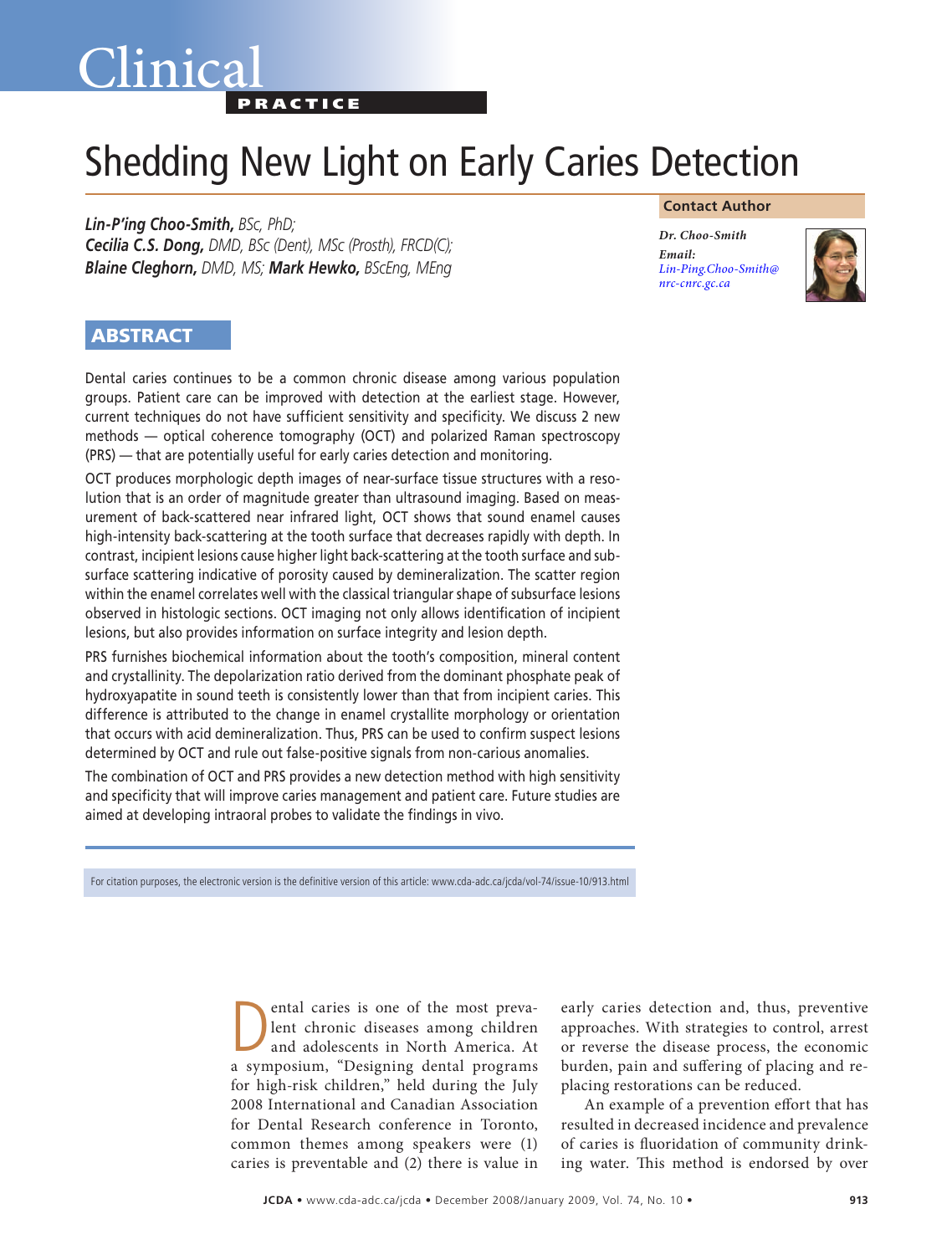90 national and international professional health organizations including Health Canada, the Canadian Public Health Association, the Canadian Dental Association, the Canadian Medical Association and the World Health Organization.<sup>1</sup> In July 2008, Canada's chief dental officer highlighted some of the benefits of fluoridation, caries prevention being the primary one.<sup>1</sup> This public health measure has also reached such high caries risk groups as those with low socioeconomic status and the elderly, who are particularly susceptible to root caries.

Where prevention is not successful, early detection of caries before it reaches the stage of cavitation offers another opportunity for effective dental care. Early detection and diagnosis will allow dentists to counsel and assist patients to prevent the progression of caries and, thereby, avert the need for invasive, irreversible removal and restoration of tooth structure.

Detecting early dental caries and monitoring the dynamic processes of demineralization and remineralization are challenging. Conventional diagnostic methods, such as visual observation and the use of a sharp explorer tool, rely on subjective clinical criteria: for example, colour, "softness" and resistance to removal. Routine dental radiographs cannot detect early enamel white-spot lesions on any surface. Approximately 30%–40% mineral loss is necessary before an early enamel carious lesion is visible radiographically.2 It can take 9 months or longer before demineralization appears radiographically.<sup>3</sup>

These deficiencies make it difficult to diagnose early approximal, smooth surface enamel lesions as well as occlusal caries. Accurate diagnosis of occlusal caries including assessment of lesion depth is particularly challenging due to the hypermineralized outer enamel surface (possibly as a result of fluoride treatment) that masks the underlying lesion. Conventional diagnostic techniques lack sufficient high sensitivity and specificity for early lesion detection and are not able to provide information on caries activity.

In recent years, various techniques have been explored to address the need for better detection tools to aid dentists in the diagnosis of early caries, and several of these methods have been developed into commercial products. The following is a list of various emerging techniques with corresponding commercially available or soon to be released devices in parentheses<sup>4-8</sup>:

- direct digital radiography (various devices)
- digital imaging fibre-optic transillumination (DIFOTI, Electro-Optical Sciences, Irvington, N.Y.]
- electroconductivity measurements (Electronic Caries Monitor, Lode Diagnostics, Groningen, The Netherlands)
- impedance spectroscopy (CarieScan, IDMoS, Dundee, Scotland)
- quantitative light-induced fluorescence (QLF, Inspektor Pro, OMNII Oral Pharmaceuticals, West Palm Beach, Fla.)
- laser fluorescence (DIAGNOdent devices, KaVo, Lake Zurich, Ill.; Midwest Caries I.D., Dentsply, York, Penn.)
- photothermal radiometric and modulated luminescence methods (Canary System, Quantum Dental Technologies, Toronto, Ont.)
- optical coherence tomography (OCT Dental Imaging System, Lantis Laser, Denville, N.J.)
- ultrasound
- near-infrared illumination
- Raman spectroscopy
- terahertz imaging

Despite their potential, some of these techniques and devices also suffer from subjectivity, with high intra- and inter-examiner variability; false-positive results due to stains, calculus or organic deposits; and unsuitability for detection of initial enamel caries at all tooth surfaces.<sup>9-17</sup> Furthermore, several of these tools do not allow longitudinal monitoring of caries development or repair (i.e., caries activity) in terms of providing information about mineral loss or gain. For example, the DIAGNOdent device (KaVo) is based on fluorescence of bacterial porphyrins within lesions rather than mineral content. Thus, better, objective diagnostic tools with both high sensitivity and high specificity are still needed for early detection and monitoring of dental caries.

#### **Shedding New Light**

In this article, we do not review the various methods or products for caries detection, as these have been discussed comprehensively recently.5,17–22 Rather, our goal is to introduce 2 optical methods that might be useful in the detection of early enamel caries and to provide an overview of our research in this direction. Our approach involves combining the technique of optical coherence tomography (OCT) with polarized Raman spectroscopy (PRS).

#### **Optical Coherence Tomography**

OCT is an imaging technology that is capable of providing high-resolution (10–30 µm) morphologic depth images. It is similar in operation to ultrasound imaging, but uses light waves rather than sound waves. This technique provides image resolution that is an order of magnitude higher than that obtained by ultrasound imaging. However, where ultrasound is well suited for imaging deep-tissue structures, such as a fetus within a pregnant mother, OCT can only image the first several millimetres of tissues (2–4 mm, depending on the wavelength of light used). Thus, OCT is better suited for imaging nearsurface structures.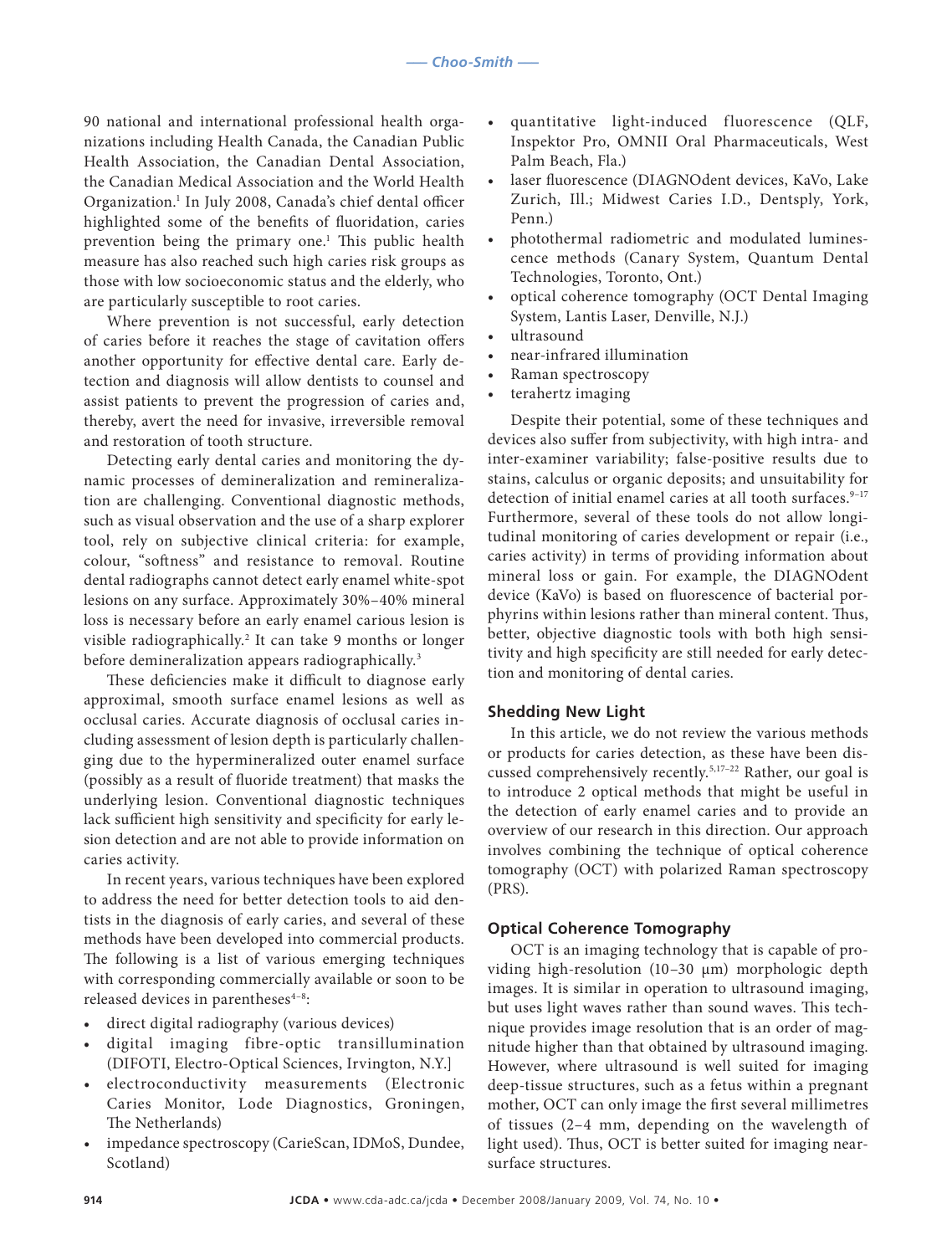

The technique is based on coherent back-scattered light. A detailed description of the principles of OCT is beyond the scope of this article, but is available elsewhere.23,24 Briefly, an OCT system contains a Michelson interferometer that splits a light beam into 2 paths, bouncing the beams off 2 mirrors (1 fixed, 1 moving) then recombining the beams. The interference pattern created by the reflected beams generates a depth profile at a single point along the laser trajectory. This point is known as an A-scan. As the laser is moved across the surface laterally (dashed lines on **Fig. 1a**), adjacent A-scans are assembled to produce a 2-dimensional depth image, also known as a B-scan (**Figs. 1b** and **1c**).

OCT light is back-scattered by changes in refractive index as the light encounters different tissue types or structures (e.g., enamel vs. dentin, healthy vs. carious regions).23,24 The light source is a low coherent laser with a wavelength in the near-infrared region (850 nm or 1310 nm), which is the region of the electromagnetic spectrum just beyond the visible red portion. At the sample, the power generated is very low, typically about 750 µW using a 850 nm wavelength or 7 mW with a 1310 nm wavelength system. Light in the near-infrared region is able to penetrate tissue better than light in the visible region of the spectrum and is non-damaging to human tissues at these intensities.

OCT is a powerful technique that is useful for examining tissues with multiple layers or demarcations. It has been used in medical imaging for the past 15 years. For example, clinical OCT systems are available in ophthalmologic clinics, where they are used diagnostically to examine the thickness of tissue layers of the retina to detect defects arising from increased intraocular pressure associated with glaucoma.<sup>25</sup> Only in the past decade has OCT been applied in dentistry to image soft and hard tissues of the oral cavity, with many studies still at the research stage6,26–30 and the technique not yet developed into commercially available dental devices.

To illustrate the kind of information obtained from OCT imaging, we present an example from our studies. Tooth samples were collected from consenting volunteers using protocols approved by the research ethics boards of the institutions involved in the studies. In the permanent maxillary second premolar (tooth 15) shown (**Fig. 1a**), there is an obvious incipient carious lesion (white spot) on the mesial surface. The corresponding OCT images (**Figs. 1b** and 1**c**) reveal the morphology of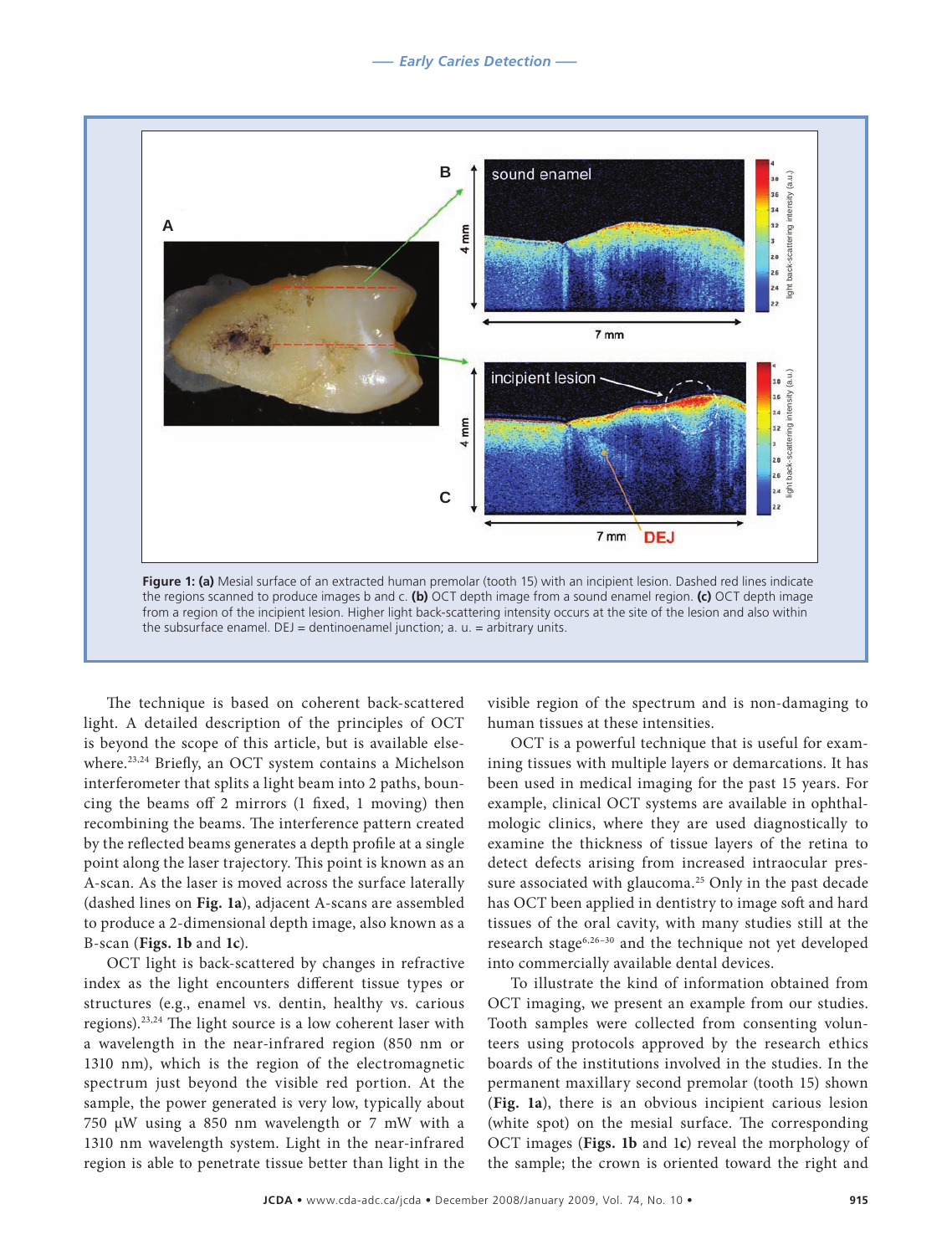the root toward the left of the image. From the depth images, the morphologic features of the crown enamel and underlying dentin as well as the transition from enamel to dentin at the dentinoenamel junction can be clearly identified. In this colour scheme, blues and greens represent low-intensity light back-scattering, while yellows and reds represent high-intensity back-scattering.

An OCT depth scan of a sound enamel surface toward the mesiolingual line angle is portrayed in **Fig. 1b**. OCT signal intensity is high at the air–enamel or air–root interface, with the signal dying out rapidly with depth into the tooth. On the other hand, the depth scan obtained from the area of carious lesion (**Fig. 1c**) shows greater signal intensity at the region of the lesion (notice red colour). In addition, higher back-scattering intensity continues beyond the surface into the enamel. Demineralization results in increased tooth porosity and, with more open spaces in the matrix, the scattered light is able to penetrate deeper into the enamel. The surface of the incipient lesion is still intact, with demineralization occurring subsurface.

The light scattering below the surface forms a triangular pattern. This shape is characteristic of subsurface lesions and is supported by a corresponding photomicrograph of a histologic section of the tooth in the region of the caries (**Fig. 2**). The histologic section was obtained by cutting the extracted tooth whereas OCT images are obtained non-destructively from intact teeth. The depth of this lesion was measured to be  $\sim$ 427 µm on the histologic section and ~507 μm using OCT image analysis. Although not exact, these values are within range of one another, demonstrating the potential of OCT imaging.

On the *JCDA* website, there is a link to a video clip demonstrating a series of sequential OCT scans taken across a tooth surface (www.cda-adc.ca/jcda/vol-74/issue-10/913.html).

#### *Polarized Raman Spectroscopy*

OCT imaging in regions of hypocalcification can sometimes show increased light back-scattering at the surface, which could be misinterpreted as signs of early caries. To help rule out such false-positive readings and increase the specificity of our method, we couple OCT with PRS to obtain biochemical information for confirmation of caries. PRS provides details on the molecular composition (e.g., collagen in dentin vs. predominantly inorganic apatite in enamel) and molecular structure of cells and tissues.

Like OCT, PRS measures light scattering. Although most scattered photons have the same energy and wavelength as the incoming excitation light, about 1 in 107 photons scatters at an energy different from that of the incoming light. This energy difference is proportional to the vibrational energy of the scattered molecules within the sample and is known as the Raman effect. As with other



**Figure 2:** Light photomicrograph of a histologic section ~100-µm thick that was cut from the region of the carious lesion of the tooth shown in Figure 1. Subsurface demineralization is visible and the lesion depth is  $\sim$  427  $\mu$ m.



**Figure 3:** Bar graphs of the mean Raman depolarization ratio of the 959 cm<sup>-1</sup> phosphate peak of hydroxyapatite derived from sound enamel and carious enamel surfaces. A total of 47 (sound) and 27 (caries) PRS measurements from 23 extracted teeth were used for statistical analyses (Student's *t*-test, *p* < 0.001). Error bars show standard deviation.

emerging optical methods, the properties of the scattered light within sound or porous carious regions are being explored to determine their use in caries detection.

In fluorescence-based techniques, there are a limited number of intrinsic fluorophores that can provide diagnostic information without the addition of external dyes. In contrast, PRS can provide information not only about bacterial porphyrins leached into carious regions, but also about the primary mineral matrix and, thus, the state of demineralization or remineralization of the tooth. This information is gathered without the need to add extrinsic dyes or agents. PRS provides information on the composition, crystallinity and orientation of the mineral matrix, all of which are affected in caries formation or remineralization.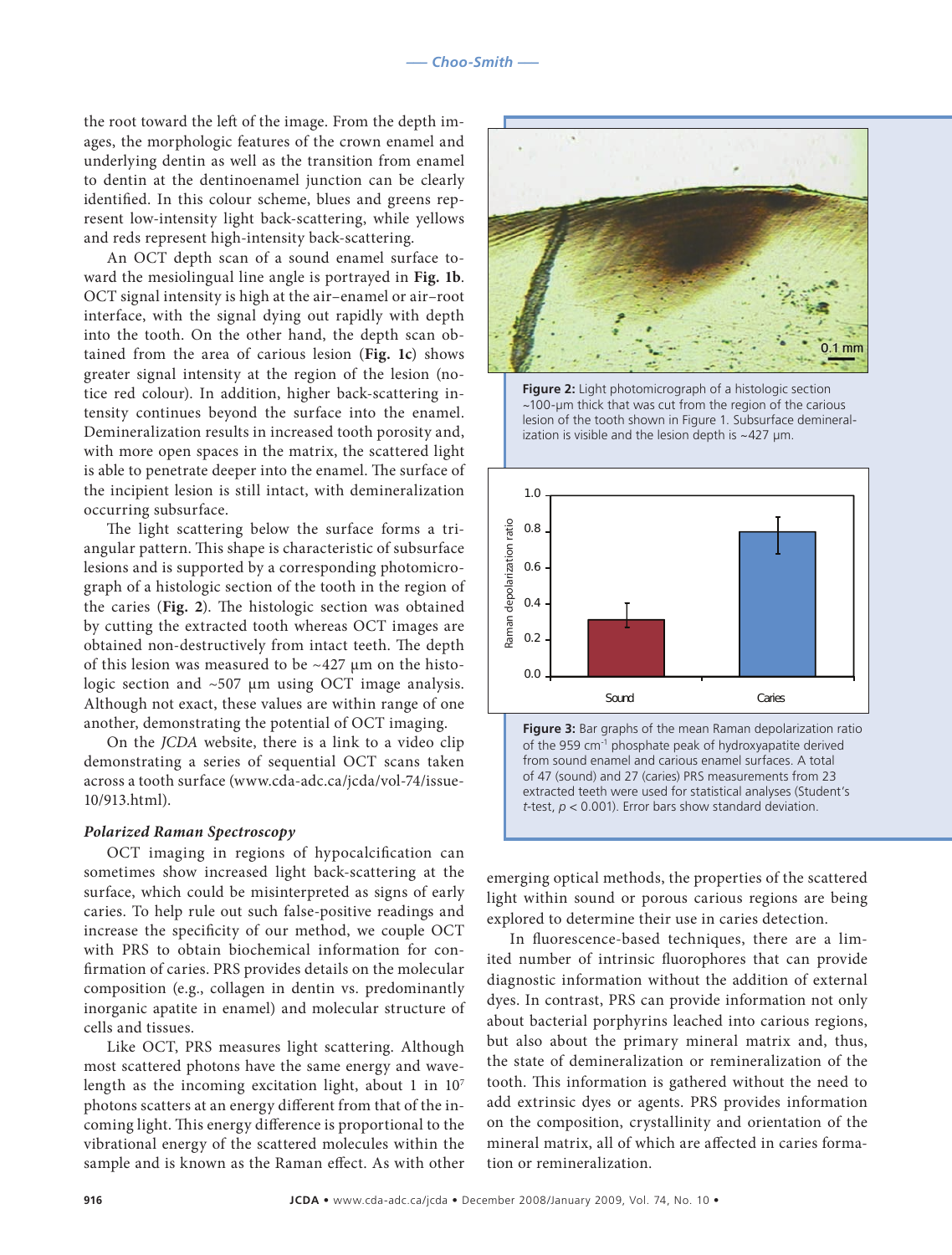Our studies focus on the phosphate peak from carbonated hydroxyapatite (the main component of dental hard tissues) and how its biochemical signature is affected by demineralization and remineralization. We have derived a quantitative parameter known as the depolarization ratio to follow such changes.<sup>31</sup> This ratio is determined by calculating the intensity of the main phosphate peak from parallel- and cross-polarized Raman spectroscopic measurements, then dividing the cross-polarized value by the parallel-polarized value. In an ex vivo study based on 23 extracted teeth with 47 and 27 PRS measurements on sound and carious enamel, respectively, we could readily distinguish sound enamel from carious enamel achieving a sensitivity of 100% and a specificity of 98%.32 Using Student's *t*-test, the differences in the means of the 2 groups were statistically significant at  $p < 0.001$ (**Fig. 3**).

#### **Future Directions**

As dentists are accustomed to using dental radiographs for diagnostic purposes, OCT imaging, which shows similar dental morphology, could be readily adopted. Incipient lesions are visible on OCT images, with information available regarding lesion location, lesion depth (including proximity to the dentinoenamel junction) and surface characteristics (intact, cavitated or change in contour). Surface defects, such as cracks and fissures, should also be detectable by OCT. With PRS, it is possible to confirm that suspicious carious sites are indeed areas of demineralization.

Preliminary studies have also shown that both OCT and PRS can be used to follow demineralization and remineralization longitudinally using quantitative parameters.33,34 Studies are currently underway to examine the effects of possible confounding factors such as stain, calculus, hypocalcification and fluorosis on our optical measurements.35–37 Our next step is to validate the technology further using gold-standard methods, such as histology and transverse microradiography. In addition, we are developing an intraoral probe to validate the technology in vivo for early caries detection and monitoring. These validation studies are essential to determine the clinical utility of the technology before implementation in clinical practice.

Both OCT and PRS involve non-ionizing radiation and, therefore, can be used routinely to screen for early lesions, to monitor the caries process, to assess the success of remineralization treatments and to educate and motivate patients. Frequent use of OCT–PRS to collect data from carious sites longitudinally would provide insight into caries activity. A tool with both high sensitivity and high specificity will be a useful adjunct to assist dentists in their decision-making and treatment planning processes.  $\rightarrow$ 

#### THE AUTHORS



*Dr. Choo-Smith is a research officer in the spectroscopy group at the National Research Council Canada's Institute for Biodiagnostics, Winnipeg, Manitoba. She is also an adjunct assistant professor in the department of restorative dentistry, faculty of dentistry, University of Manitoba, Winnipeg, Manitoba.*



*Dr. Dong is an associate professor in the department of restorative dentistry, faculty of dentistry, University of Manitoba, Winnipeg, Manitoba. She is also cross-appointed to the department of preventive dental science.*



*Dr. Cleghorn is an associate professor in the department of dental clinical sciences and director of clinical affairs at the faculty of dentistry, Dalhousie University, Halifax, Nova Scotia.*



*Mr. Hewko is a research council officer in the spectroscopy group at the National Research Council Canada's Institute for Biodiagnostics, Winnipeg, Manitoba. He is also crossappointed to the department of biosystems engineering, faculty of agricultural and food sciences at the University of Manitoba, Winnipeg, Manitoba.*

*Acknowledgements: Research funding was derived from past and current grants from the Manitoba Medical Service Foundation, Canadian Institutes of Health Research (Institute of Musculoskeletal Health and Arthritis) and the United States National Institutes of Health (National Institute for Dental and Craniofacial Research; #R01DE017889). We thank the staff and students of the dental clinics at the Universities of Manitoba and Dalhousie, as well as the dentists and dental staff of numerous private dental clinics in Winnipeg and Morden, Manitoba, for assistance with tooth collection.*

*Correspondence to: Dr. Lin-P'ing Choo-Smith, National Research Council Canada Institute for Biodiagnostics, 435 Ellice Ave., Winnipeg MB R3B 1Y6.*

*The authors have no declared financial interests in any company manufacturing the types of products mentioned in this article.*

*This article has been peer reviewed.*

#### **References**

1. It's your health: fluoride and human health. Ottawa: Health Canada; 2008. Available: www.hc-sc.gc.ca/hl-vs/alt\_formats/pacrb-dgapcr/pdf/ iyh-vsv/environ/fluor-eng.pdf (accessed 2008 Nov 3).

2. White SC, Pharoah MJ. Dental caries. In: Oral radiology: principles and interpretation. 5th ed. Toronto: Mosby; 2004. p. 297–313.

3. Lang NP, Hotz PR, Gusberti FA, Joss A. Longitudinal clinical and microbiological study on the relationship between infection with *Streptococcus mutans* and the development of caries in humans. *Oral Microbiol Immunol*  1987; 2(1):39–47.

4. Diagnosis and management of dental caries throughout life. National Institutes of Health Consensus Development Conference statement, March 26–28, 2001. *J Dent Educ* 2001; 65(10):1162–8.

5. Hall A, Girkin JM. A review of potential new diagnostic modalities for caries lesions. *J Dent Res* 2004; 83 Spec No C:C89–94.

6. Fried D, Featherstone JD, Darling CL, Jones RS, Ngaotheppitak P, Buhler CM. Early caries imaging and monitoring with near-infrared light. *Dent Clin North Am* 2005; 49(4):771–93.

7. Jeon RJ, Han C, Mandelis A, Sanchez V, Abrams SH. Diagnosis of pit and fissure caries using frequency-domain infrared photothermal radiometry and modulated laser luminescence. *Caries Res* 2004; 38(6):497–513.

8. Ko AC, Choo-Smith LP, Hewko M, Leonardi L, Sowa MG, Dong CC, and others. Ex vivo detection and characterization of early dental caries by optical coherence tomography and Raman spectroscopy. *J Biomed Opt* 2005; 10(3):031118.

9. Bader JD, Shugars DA, Bonito AJ. Systematic reviews of selected dental caries diagnostic and management methods. *J Dent Educ* 2001; 65(10):960–8.

10. Stookey GK, Jackson RD, Zandona AG, Analoui M. Dental caries diagnosis. *Dent Clin North Am* 1999; 43(4):665–77.